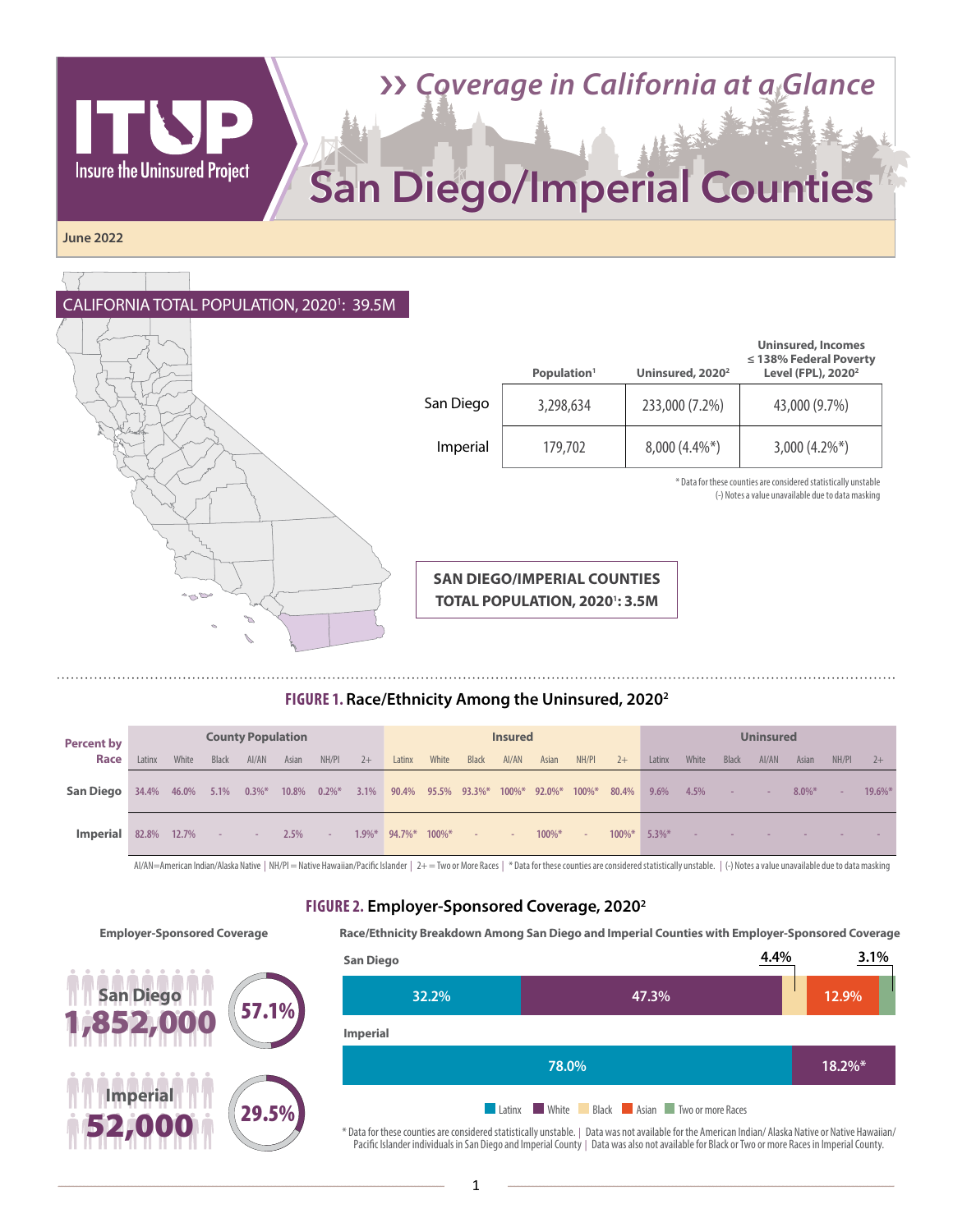

### **COVERED CALIFORNIA**

#### **FIGURE 3. Percent of Counties' Populations Enrolled in Covered California, December 20213**



#### **FIGURE 4. Covered California Enrollment by Race/ Ethnicity, December 20213**



#### **FIGURE 5. Covered California Enrollment by FPL, December 20213**

|                 | <b>Under</b><br>138%<br><b>FPL</b> | <b>Between</b><br>138% and 400%<br><b>FPL</b> | <b>Between</b><br>400% and 600%<br><b>FPL</b> | <b>Over</b><br>600%<br><b>FPL</b> |
|-----------------|------------------------------------|-----------------------------------------------|-----------------------------------------------|-----------------------------------|
| San Diego       | 2.6%                               | 82.0%                                         | 6.2%                                          | 3.0%                              |
| <b>Imperial</b> | 1.0%                               | 95.8%                                         | 2.3%                                          | 0.3%                              |

Enrollments where the FPL of the member is not known are not included

#### **FIGURE 6. Covered California Enrollment by Health Plan, December 20213**

|           | Anthem<br><b>Blue Cross</b> | <b>Blue Shield</b> | <b>Health Net</b> | <b>Kaiser Permanente</b> | L.A. Care Health Plan | <b>Molina Healthcare</b> | <b>Sharp Health Plan</b> |
|-----------|-----------------------------|--------------------|-------------------|--------------------------|-----------------------|--------------------------|--------------------------|
| San Diego | 10                          | 20,280             | 32,220            | 30,390                   | 10 <sup>°</sup>       | 15,220                   | 26,350                   |
| Imperial  | 10 <sup>°</sup>             | 1,210              |                   | 30 <sub>2</sub>          |                       | 12,430                   |                          |

Covered California's privacy policy rounds all figures to the nearest 10. As a result, grand totals shown may be slightly different from the totals in the individual plan data

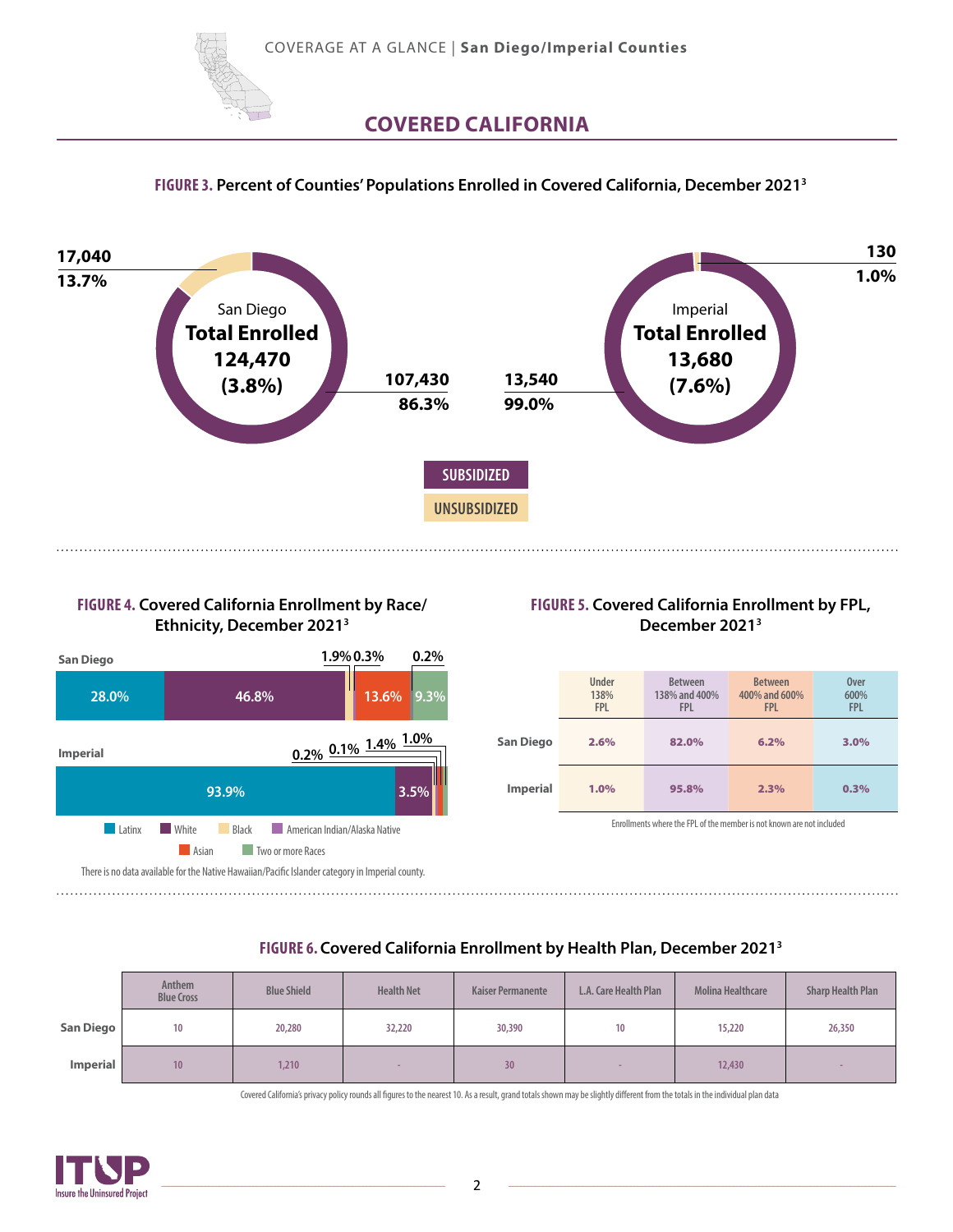COVERAGE AT A GLANCE | **San Diego/Imperial Counties**



# **MEDI-CAL**

#### **FIGURE 7. Medi-Cal Enrollment, April 20224,5**



#### **FIGURE 8. Medi-Cal Enrollment by Race/Ethnicity, April 20226**

#### **FIGURE 9. Expected [CalAIM](https://www.itup.org/itup-blog-calaim-summary-and-timeline/) Implementation Start Date**



#### **FIGURE 10. Medi-Cal Enrollment by Managed Care and Fee-for-Service (FFS), April 20227**

|                                                            |                     | <b>Imperial</b> |                                             |                          |  |                               |                                            |  |  |
|------------------------------------------------------------|---------------------|-----------------|---------------------------------------------|--------------------------|--|-------------------------------|--------------------------------------------|--|--|
| <b>County Population</b><br><b>Medi-Cal MCP Enrollment</b> |                     | 87,835          |                                             |                          |  |                               |                                            |  |  |
|                                                            | Aetna Better Health |                 | <b>United Healthcare</b>                    | <b>Molina Healthcare</b> |  | <b>Kaiser Permanente</b>      | <b>Molina Healthcare</b>                   |  |  |
|                                                            | 25,462              | 29,078          |                                             | 234,857                  |  | 63,819                        | 16,878                                     |  |  |
| <b>Enrollment by MCP</b>                                   | <b>Health Net</b>   |                 | <b>Blue Shield</b><br>of California Promise |                          |  | <b>Community Health Group</b> | <b>California Health and Wellness Plan</b> |  |  |
|                                                            | 84,908              |                 | 118,754                                     |                          |  | 314,517                       | 70,957                                     |  |  |
| <b>Medi-Cal FFS Enrollment</b>                             | 120,108             |                 |                                             |                          |  |                               | 13,858                                     |  |  |

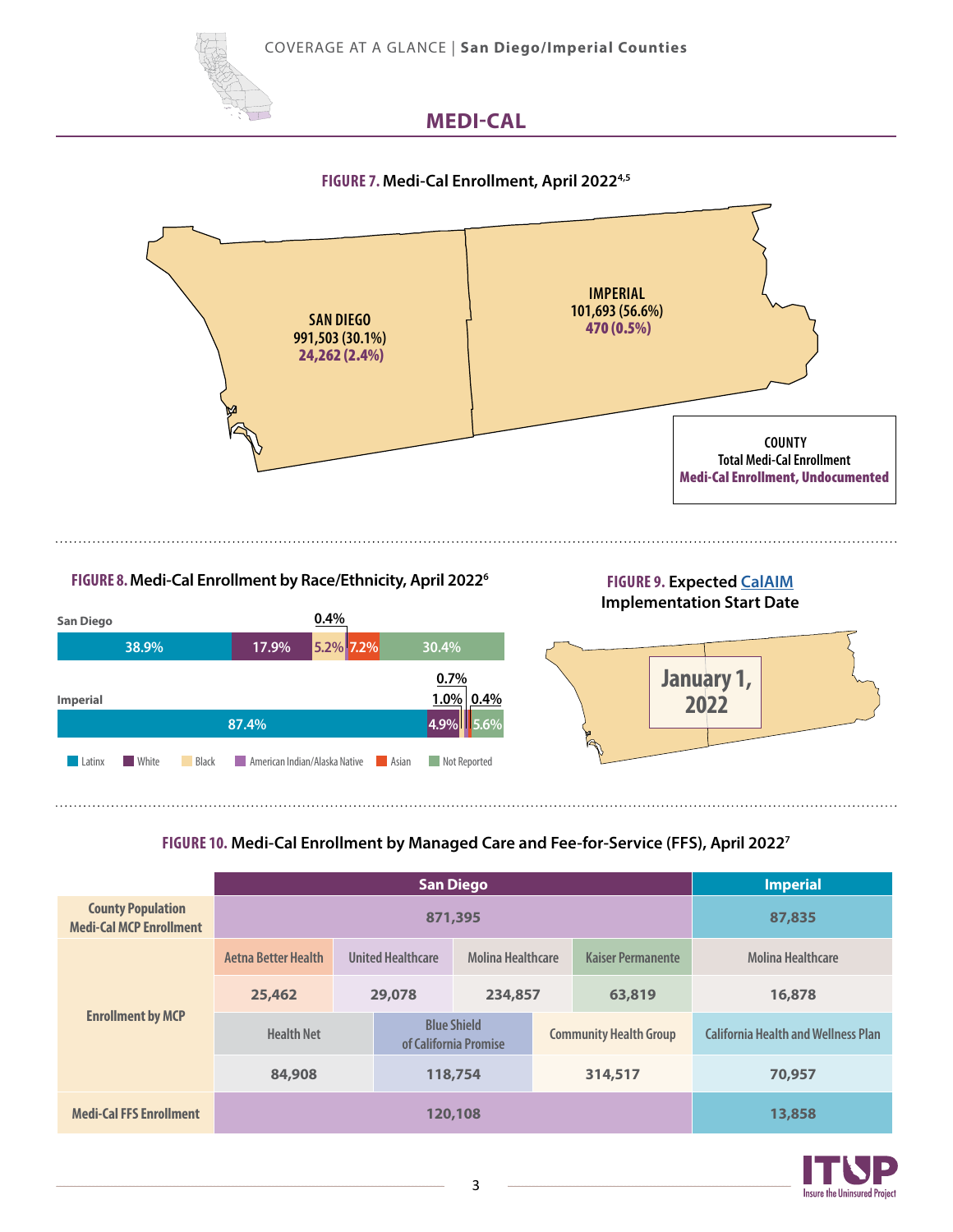



Insure the Uninsured Project

## **MEDICARE**

#### **FIGURE 11. Medicare Enrollment, by Plan Type, Among San Diego and Imperial County's Populations, 20205,8**



#### **FIGURE 12. Medicare Enrollment by Race/Ethnicity, 20208**

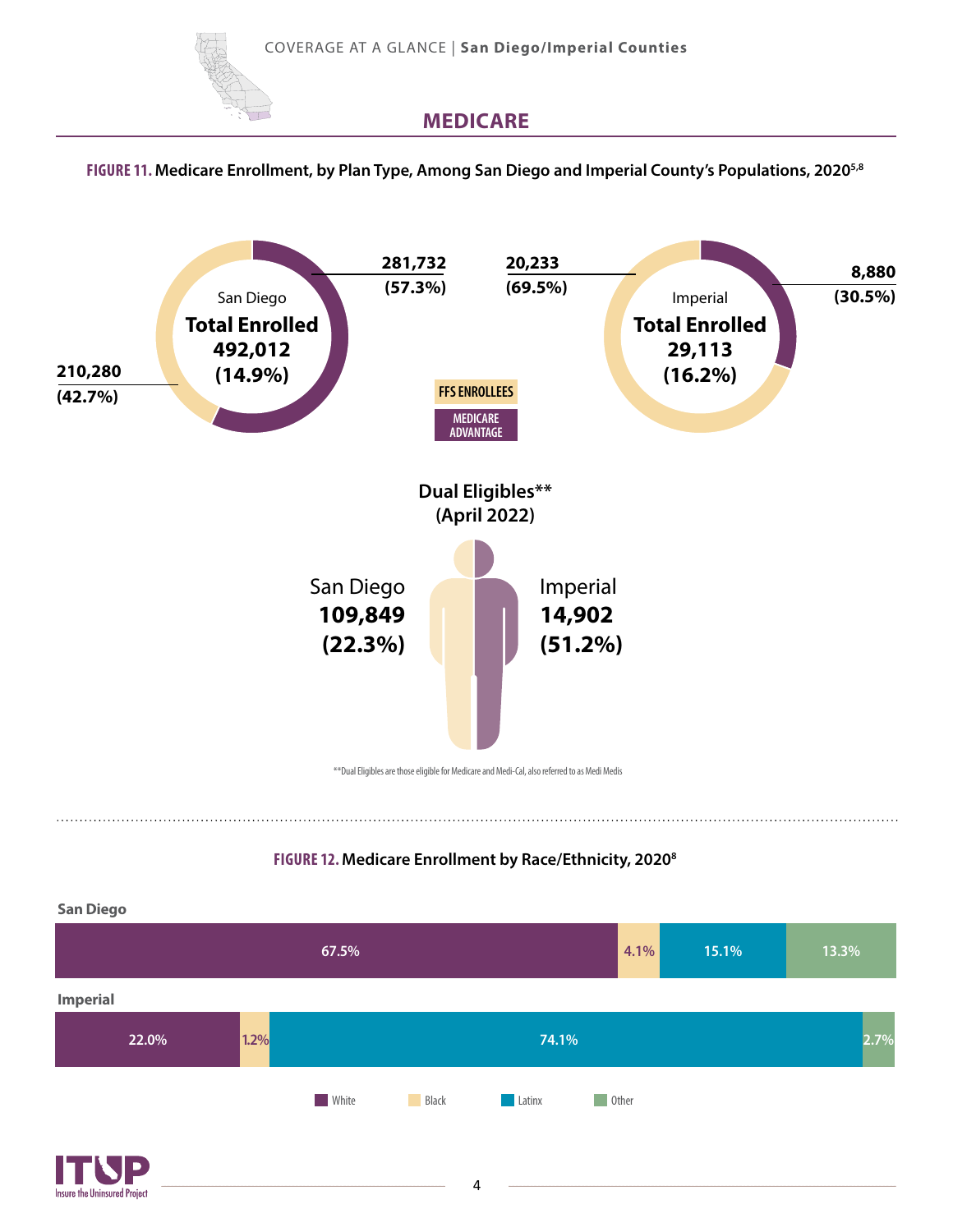

# **DATA SNAPSHOT: SOCIAL DRIVERS OF HEALTH**

Social Drivers of Health (SDoH), also known as Social Determinants of Health, refer to the conditions in environments where people are born, live, learn, work, play, worship, and age that influence their health risks and overall wellbeing. Some of these drivers include access to safe housing, nutritious food, parks and green space, and even broadband and internet connectivity, all of which impact the ability of and opportunity for Californians to live their healthiest lives.